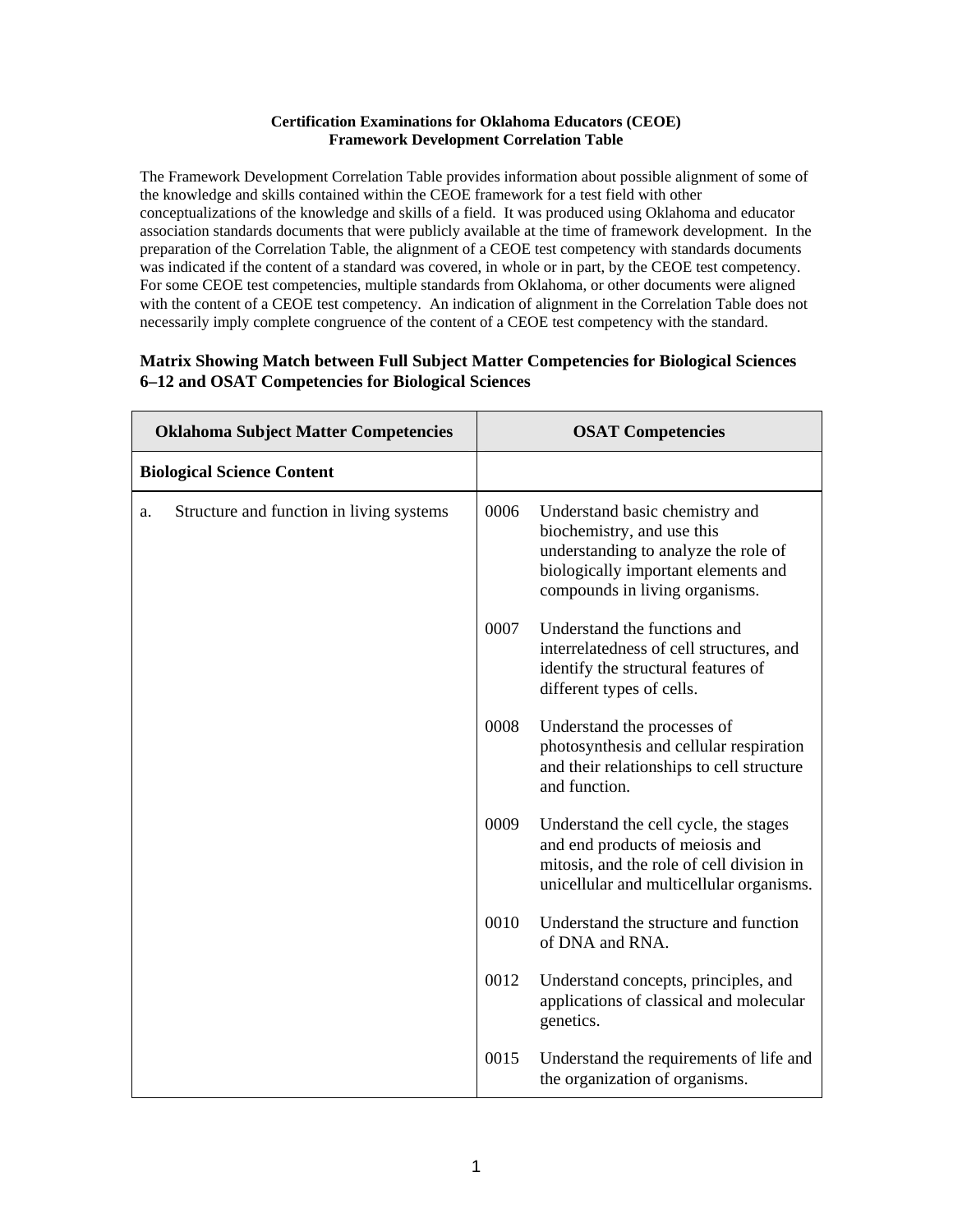| <b>Oklahoma Subject Matter Competencies</b> |      | <b>OSAT Competencies</b>                                                                                                                                                                    |
|---------------------------------------------|------|---------------------------------------------------------------------------------------------------------------------------------------------------------------------------------------------|
|                                             | 0016 | Understand matter and energy in<br>organisms.                                                                                                                                               |
|                                             | 0017 | Understand regulatory processes in<br>organisms.                                                                                                                                            |
|                                             | 0018 | Understand reproduction, development,<br>and life cycles of organisms.                                                                                                                      |
|                                             | 0019 | Understand human biology.                                                                                                                                                                   |
| Reproduction and heredity<br>b.             | 0009 | Understand the cell cycle, the stages<br>and end products of meiosis and<br>mitosis, and the role of cell division in<br>unicellular and multicellular organisms.                           |
|                                             | 0010 | Understand the structure and function<br>of DNA and RNA.                                                                                                                                    |
|                                             | 0011 | Understand the procedures involved in<br>the isolation, manipulation, and<br>expression of genetic material and the<br>application of genetic engineering in<br>basic and applied research. |
|                                             | 0012 | Understand concepts, principles, and<br>applications of classical and molecular<br>genetics.                                                                                                |
|                                             | 0018 | Understand reproduction, development,<br>and life cycles of organisms.                                                                                                                      |
| Regulation and behavior<br>c.               | 0007 | Understand the functions and<br>interrelatedness of cell structures, and<br>identify the structural features of<br>different types of cells.                                                |
|                                             | 0015 | Understand the requirements of life and<br>the organization of organisms.                                                                                                                   |
|                                             | 0016 | Understand matter and energy in<br>organisms.                                                                                                                                               |
|                                             | 0017 | Understand regulatory processes in<br>organisms.                                                                                                                                            |
|                                             | 0019 | Understand human biology.                                                                                                                                                                   |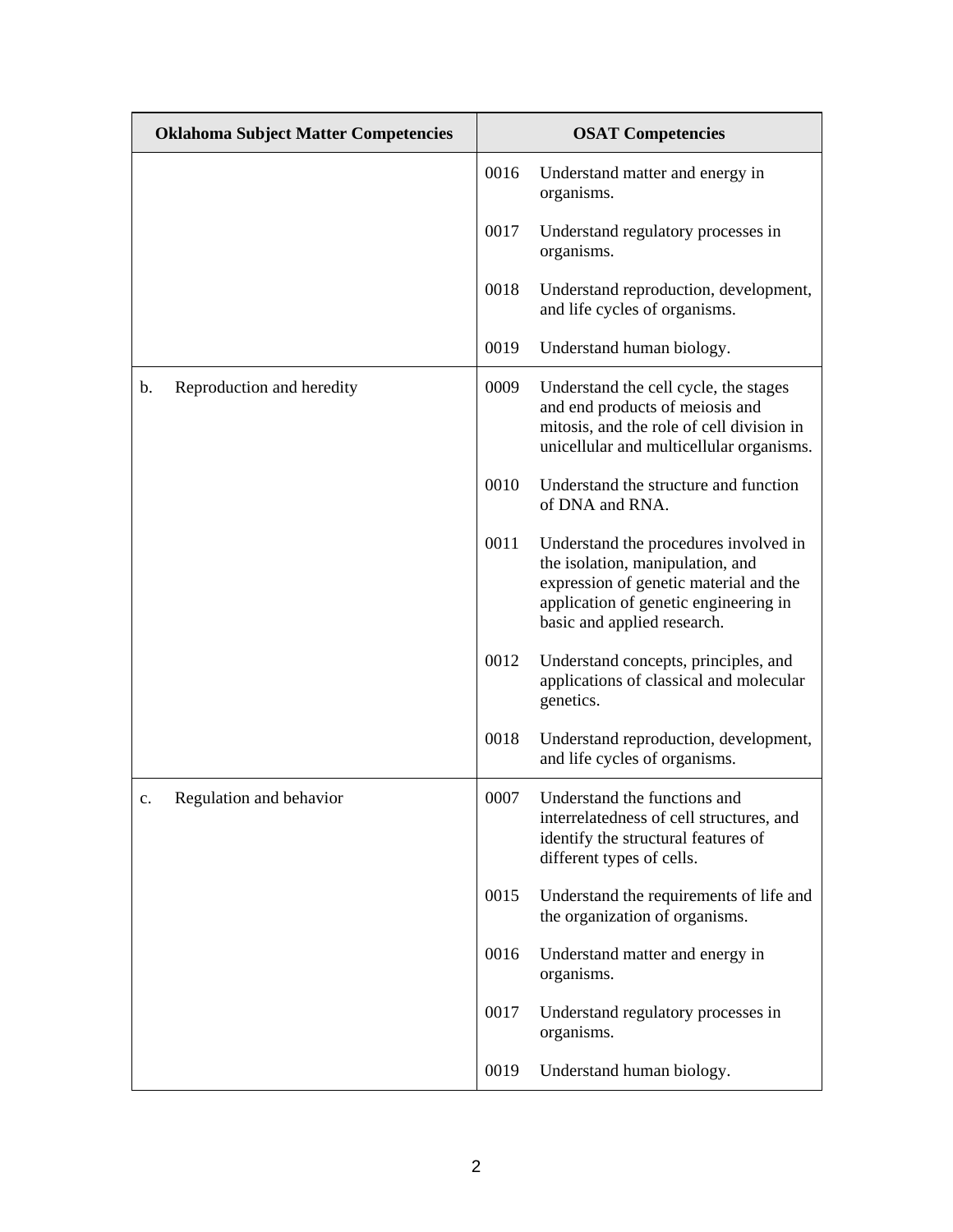|    | <b>Oklahoma Subject Matter Competencies</b> | <b>OSAT Competencies</b> |                                                                                                                                                                               |
|----|---------------------------------------------|--------------------------|-------------------------------------------------------------------------------------------------------------------------------------------------------------------------------|
| d. | Population and ecosystem                    | 0020                     | Understand the characteristics of<br>populations and communities, and use<br>this knowledge to analyze population<br>growth and community interactions.                       |
|    |                                             | 0021                     | Understand the characteristics of<br>ecosystems and major biomes.                                                                                                             |
|    |                                             | 0022                     | Understand the flow of energy and<br>matter through living systems and<br>between living systems and the<br>physical environment.                                             |
|    |                                             | 0023                     | Understand concepts of human ecology<br>and the impact of human decisions and<br>activities on the abiotic and biotic<br>environments.                                        |
| e. | Diversity and adaptation of organisms       | 0013                     | Understand the processes of natural<br>selection and biological adaptation.                                                                                                   |
|    |                                             | 0014                     | Understand the principles of<br>classification and taxonomy.                                                                                                                  |
|    |                                             | 0015                     | Understand the requirements of life and<br>the organization of organisms.                                                                                                     |
|    |                                             | 0016                     | Understand matter and energy in<br>organisms.                                                                                                                                 |
|    |                                             | 0017                     | Understand regulatory processes in<br>organisms.                                                                                                                              |
|    |                                             | 0018                     | Understand reproduction, development,<br>and life cycles of organisms.                                                                                                        |
|    |                                             | 0019                     | Understand human biology.                                                                                                                                                     |
| f. | The cell                                    | 0006                     | Understand basic chemistry and<br>biochemistry, and use this<br>understanding to analyze the role of<br>biologically important elements and<br>compounds in living organisms. |
|    |                                             | 0007                     | Understand the functions and<br>interrelatedness of cell structures, and<br>identify the structural features of<br>different types of cells.                                  |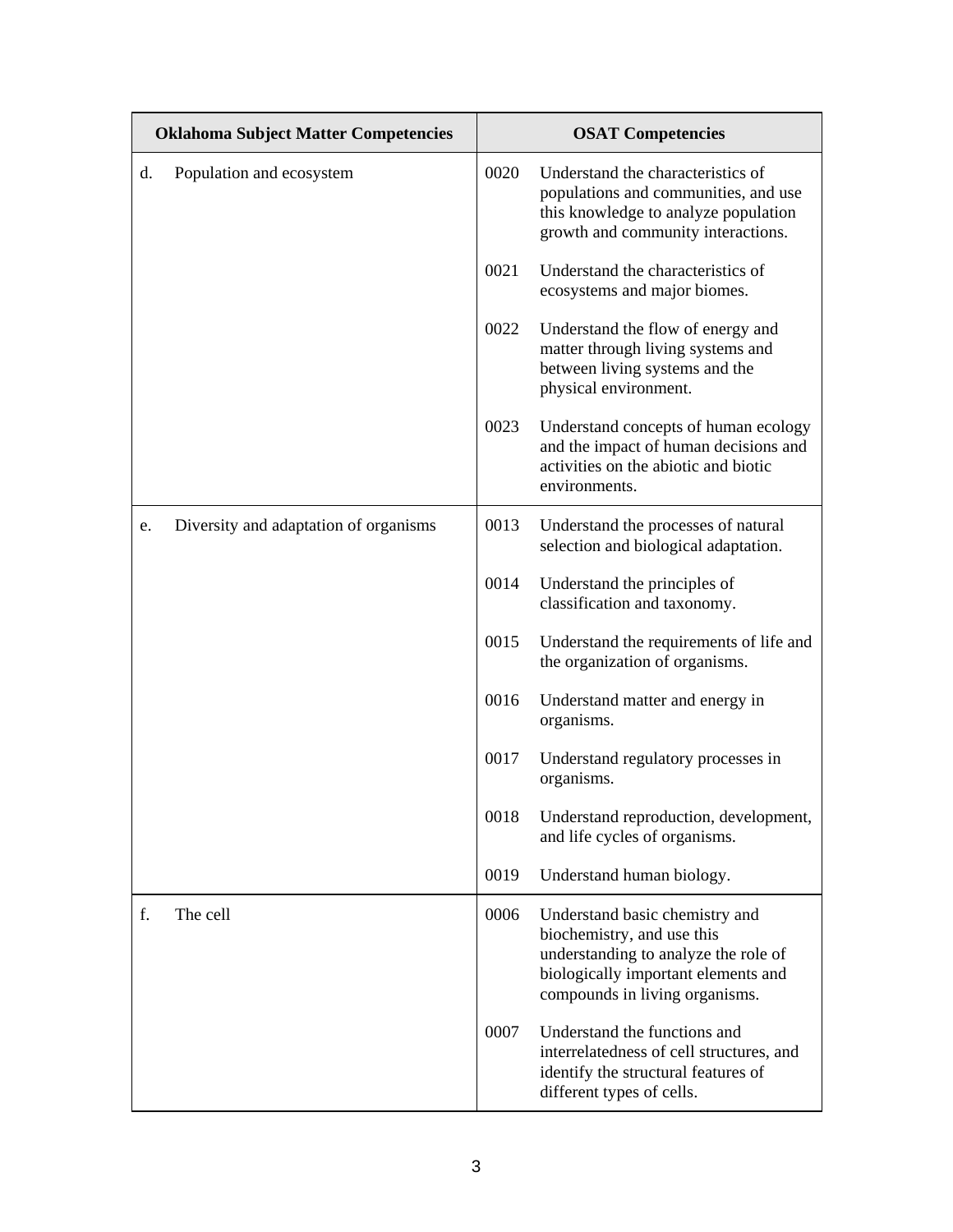|    | <b>Oklahoma Subject Matter Competencies</b>       | <b>OSAT Competencies</b> |                                                                                                                                                                                             |
|----|---------------------------------------------------|--------------------------|---------------------------------------------------------------------------------------------------------------------------------------------------------------------------------------------|
|    |                                                   | 0008                     | Understand the processes of<br>photosynthesis and cellular respiration<br>and their relationships to cell structure<br>and function.                                                        |
|    |                                                   | 0009                     | Understand the cell cycle, the stages<br>and end products of meiosis and<br>mitosis, and the role of cell division in<br>unicellular and multicellular organisms.                           |
| g. | The molecular basis of heredity                   | 0010                     | Understand the structure and function<br>of DNA and RNA.                                                                                                                                    |
|    |                                                   | 0011                     | Understand the procedures involved in<br>the isolation, manipulation, and<br>expression of genetic material and the<br>application of genetic engineering in<br>basic and applied research. |
|    |                                                   | 0012                     | Understand concepts, principles, and<br>applications of classical and molecular<br>genetics.                                                                                                |
| h. | Biological adaptation                             | 0013                     | Understand the processes of natural<br>selection and biological adaptation.                                                                                                                 |
| i. | The interdependence of organisms                  | 0020                     | Understand the characteristics of<br>populations and communities, and use<br>this knowledge to analyze population<br>growth and community interactions.                                     |
|    |                                                   | 0021                     | Understand the characteristics of<br>ecosystems and major biomes.                                                                                                                           |
|    |                                                   | 0022                     | Understand the flow of energy and<br>matter through living systems and<br>between living systems and the<br>physical environment.                                                           |
|    |                                                   | 0023                     | Understand concepts of human ecology<br>and the impact of human decisions and<br>activities on the abiotic and biotic<br>environments.                                                      |
| j. | Matter, energy, organization in living<br>systems | 0006                     | Understand basic chemistry and<br>biochemistry, and use this<br>understanding to analyze the role of<br>biologically important elements and                                                 |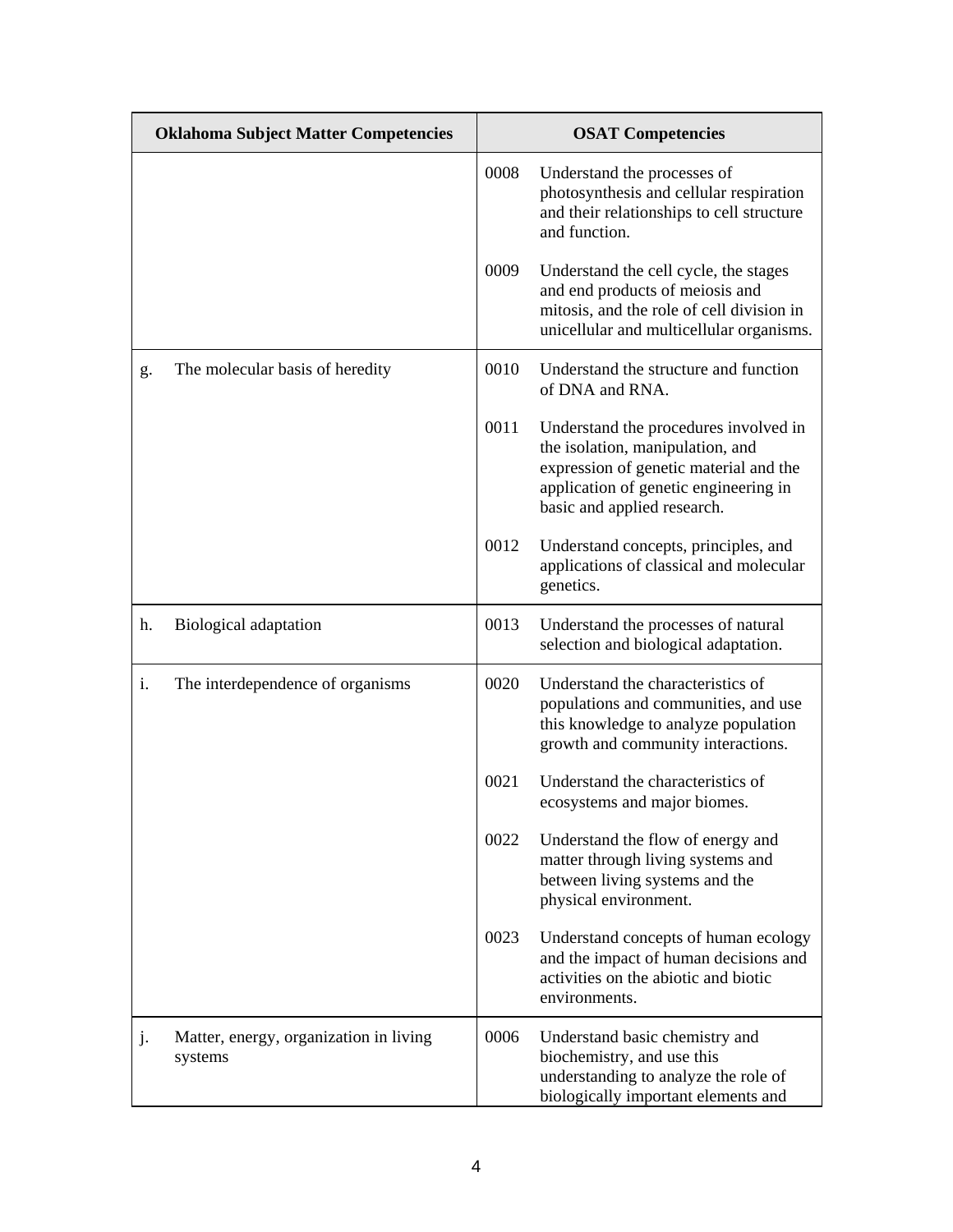| <b>Oklahoma Subject Matter Competencies</b> | <b>OSAT Competencies</b> |                                                                                                                                                         |
|---------------------------------------------|--------------------------|---------------------------------------------------------------------------------------------------------------------------------------------------------|
|                                             |                          | compounds in living organisms.                                                                                                                          |
|                                             | 0007                     | Understand the functions and<br>interrelatedness of cell structures, and<br>identify the structural features of<br>different types of cells.            |
|                                             | 0008                     | Understand the processes of<br>photosynthesis and cellular respiration<br>and their relationships to cell structure<br>and function.                    |
|                                             | 0015                     | Understand the requirements of life and<br>the organization of organisms.                                                                               |
|                                             | 0016                     | Understand matter and energy in<br>organisms.                                                                                                           |
|                                             | 0017                     | Understand regulatory processes in<br>organisms.                                                                                                        |
|                                             | 0019                     | Understand human biology.                                                                                                                               |
|                                             | 0022                     | Understand the flow of energy and<br>matter through living systems and<br>between living systems and the<br>physical environment.                       |
| Behavior of organisms<br>$\bf k$            | 0016                     | Understand matter and energy in<br>organisms.                                                                                                           |
|                                             | 0017                     | Understand regulatory processes in<br>organisms.                                                                                                        |
|                                             | 0018                     | Understand reproduction, development,<br>and life cycles of organisms.                                                                                  |
|                                             | 0019                     | Understand human biology.                                                                                                                               |
|                                             | 0020                     | Understand the characteristics of<br>populations and communities, and use<br>this knowledge to analyze population<br>growth and community interactions. |
| <b>Science Concepts</b>                     |                          |                                                                                                                                                         |
| System, order, and organization<br>a.       | 0001                     | Understand unifying concepts among<br>the sciences and the relationships that<br>connect science and technology.                                        |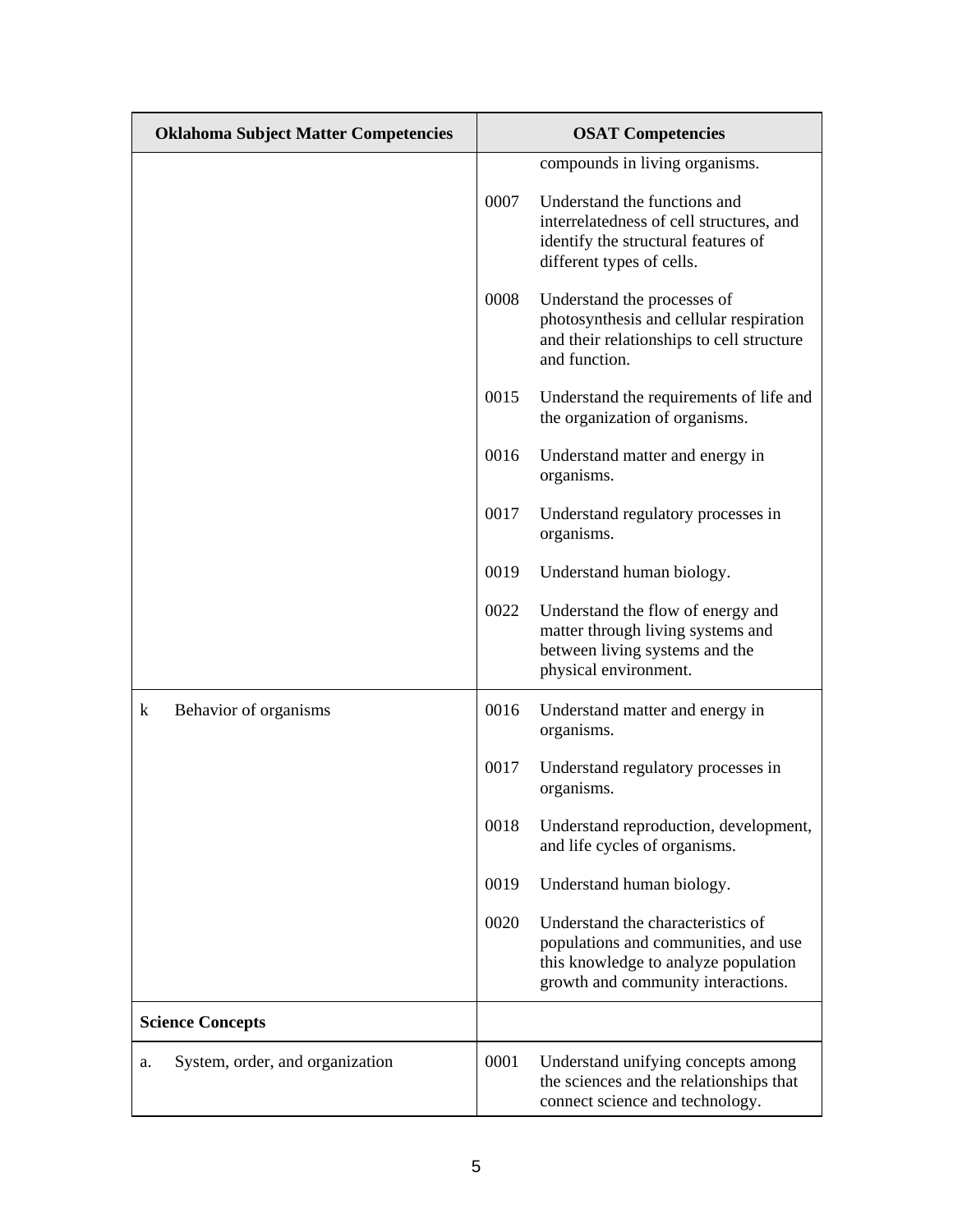| <b>Oklahoma Subject Matter Competencies</b> |      | <b>OSAT Competencies</b>                                                                                                                                |
|---------------------------------------------|------|---------------------------------------------------------------------------------------------------------------------------------------------------------|
|                                             | 0007 | Understand the functions and<br>interrelatedness of cell structures, and<br>identify the structural features of<br>different types of cells.            |
|                                             | 0015 | Understand the requirements of life and<br>the organization of organisms.                                                                               |
|                                             | 0020 | Understand the characteristics of<br>populations and communities, and use<br>this knowledge to analyze population<br>growth and community interactions. |
|                                             | 0021 | Understand the characteristics of<br>ecosystems and major biomes.                                                                                       |
| Evidence, models, and explanation<br>b.     | 0001 | Understand unifying concepts among<br>the sciences and the relationships that<br>connect science and technology.                                        |
|                                             | 0002 | Understand the nature of science and<br>the historical and contemporary<br>contexts of biological study.                                                |
|                                             | 0003 | Understand the process of scientific<br>inquiry and the role of observation,<br>experimentation, and communication in<br>explaining natural phenomena.  |
|                                             | 0004 | Understand principles of measurement<br>and the processes of gathering,<br>interpreting, and communicating<br>scientific data.                          |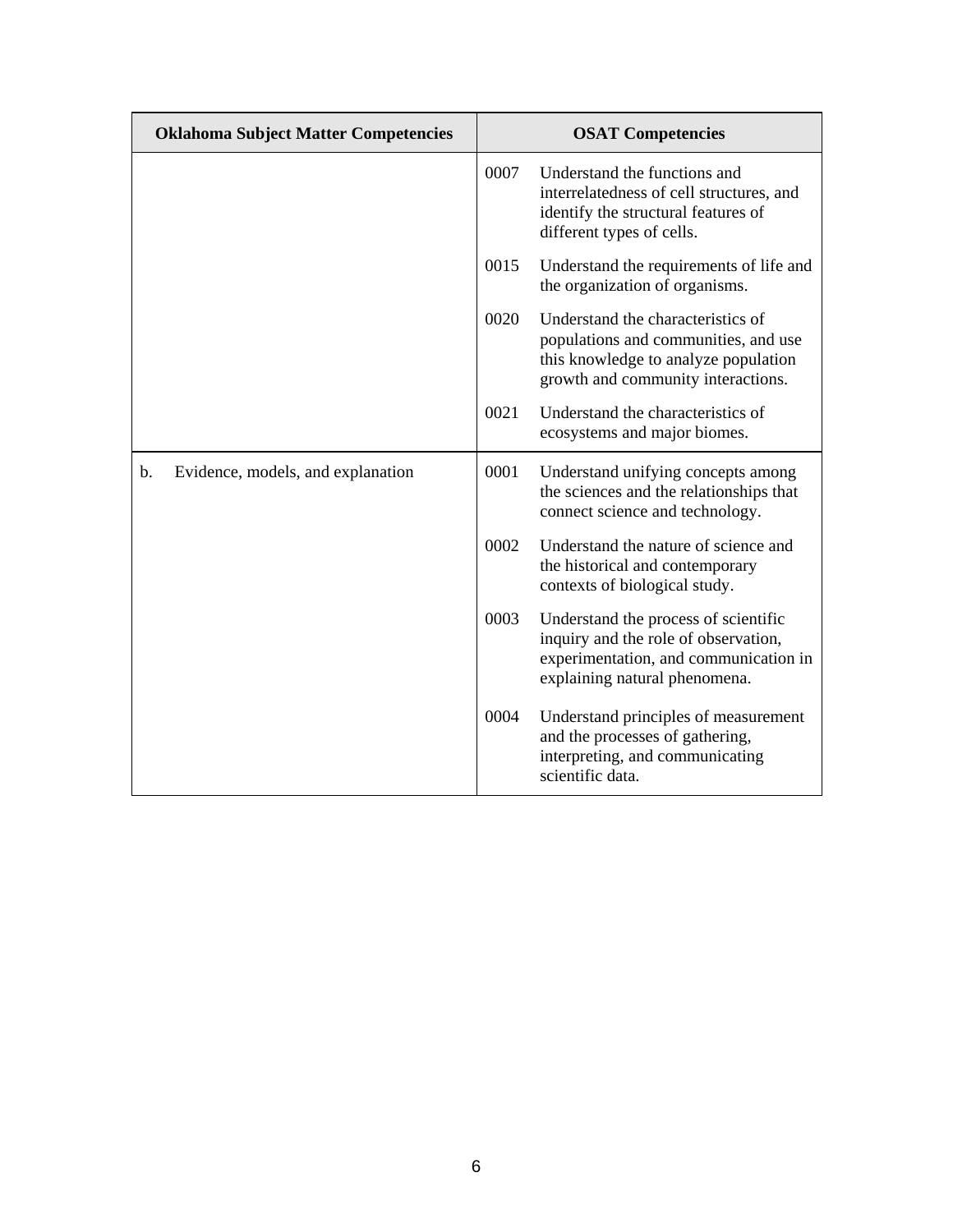|                | <b>Oklahoma Subject Matter Competencies</b>        | <b>OSAT Competencies</b> |                                                                                                                                                         |
|----------------|----------------------------------------------------|--------------------------|---------------------------------------------------------------------------------------------------------------------------------------------------------|
| $\mathbf{c}$ . | Constancy, change, equilibrium, and<br>measurement | 0001                     | Understand unifying concepts among<br>the sciences and the relationships that<br>connect science and technology.                                        |
|                |                                                    | 0004                     | Understand principles of measurement<br>and the processes of gathering,<br>interpreting, and communicating<br>scientific data.                          |
|                |                                                    | 0007                     | Understand the functions and<br>interrelatedness of cell structures, and<br>identify the structural features of<br>different types of cells.            |
|                |                                                    | 0010                     | Understand the structure and function<br>of DNA and RNA.                                                                                                |
|                |                                                    | 0013                     | Understand the processes of natural<br>selection and biological adaptation.                                                                             |
|                |                                                    | 0015                     | Understand the requirements of life and<br>the organization of organisms.                                                                               |
|                |                                                    | 0017                     | Understand regulatory processes in<br>organisms.                                                                                                        |
|                |                                                    | 0019                     | Understand human biology.                                                                                                                               |
|                |                                                    | 0020                     | Understand the characteristics of<br>populations and communities, and use<br>this knowledge to analyze population<br>growth and community interactions. |
|                |                                                    | 0021                     | Understand the characteristics of<br>ecosystems and major biomes.                                                                                       |
|                |                                                    | 0022                     | Understand the flow of energy and<br>matter through living systems and<br>between living systems and the<br>physical environment.                       |
|                |                                                    | 0023                     | Understand concepts of human ecology<br>and the impact of human decisions and<br>activities on the abiotic and biotic<br>environments.                  |
| d.             | Form and function                                  | 0001                     | Understand unifying concepts among<br>the sciences and the relationships that                                                                           |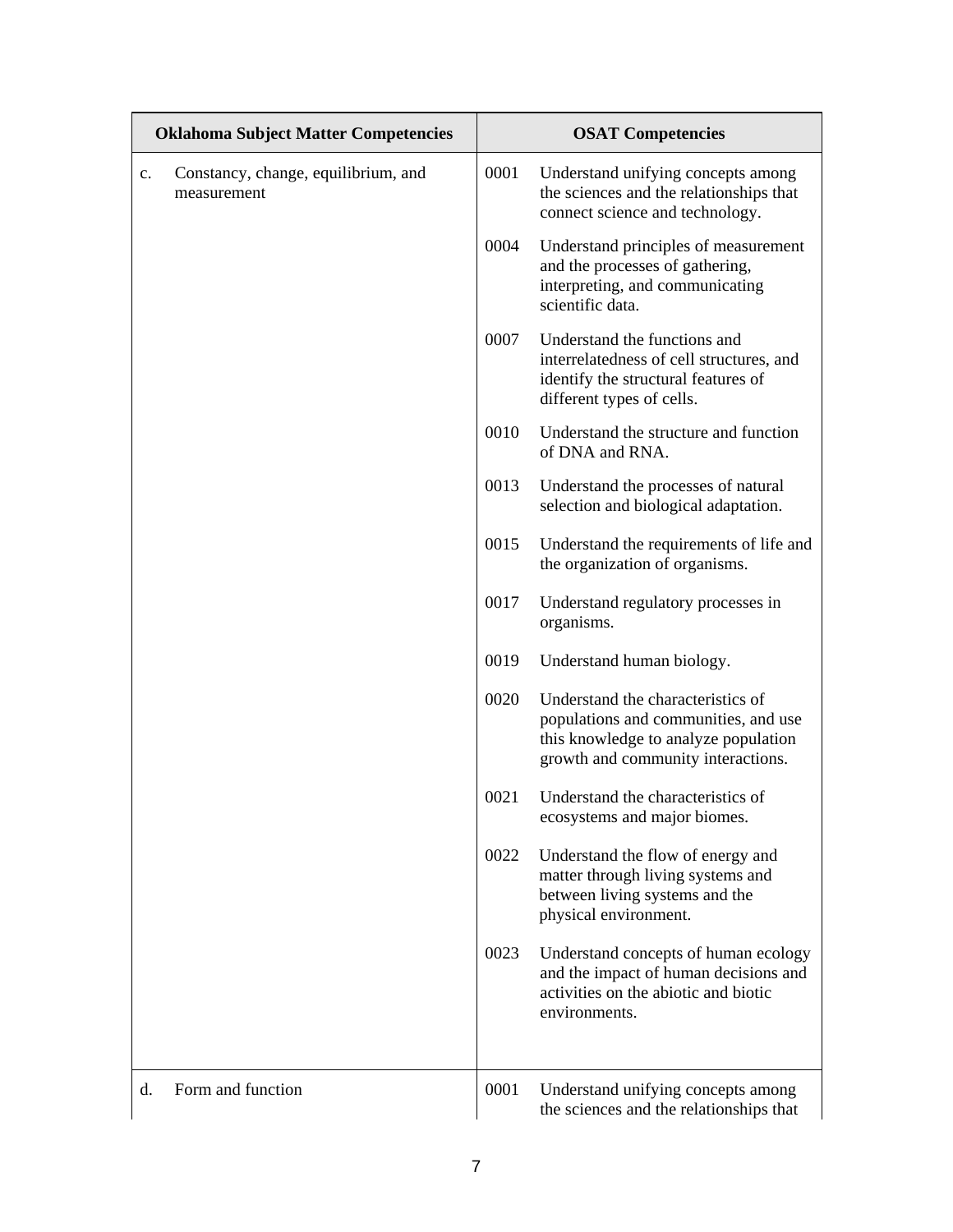| <b>Oklahoma Subject Matter Competencies</b> | <b>OSAT Competencies</b> |                                                                                                                                                                               |
|---------------------------------------------|--------------------------|-------------------------------------------------------------------------------------------------------------------------------------------------------------------------------|
|                                             |                          | connect science and technology.                                                                                                                                               |
|                                             | 0006                     | Understand basic chemistry and<br>biochemistry, and use this<br>understanding to analyze the role of<br>biologically important elements and<br>compounds in living organisms. |
|                                             | 0007                     | Understand the functions and<br>interrelatedness of cell structures, and<br>identify the structural features of<br>different types of cells.                                  |
|                                             | 0008                     | Understand the processes of<br>photosynthesis and cellular respiration<br>and their relationships to cell structure<br>and function.                                          |
|                                             | 0010                     | Understand the structure and function<br>of DNA and RNA.                                                                                                                      |
|                                             | 0012                     | Understand concepts, principles, and<br>applications of classical and molecular<br>genetics.                                                                                  |
|                                             | 0015                     | Understand the requirements of life and<br>the organization of organisms.                                                                                                     |
|                                             | 0016                     | Understand matter and energy in<br>organisms.                                                                                                                                 |
|                                             | 0017                     | Understand regulatory processes in<br>organisms.                                                                                                                              |
|                                             | 0018                     | Understand reproduction, development,<br>and life cycles of organisms.                                                                                                        |
|                                             | 0019                     | Understand human biology.                                                                                                                                                     |
| Abilities of technological design<br>e.     | 0001                     | Understand unifying concepts among<br>the sciences and the relationships that<br>connect science and technology.                                                              |
|                                             | 0005                     | Understand equipment, materials,<br>chemicals, and organisms used in<br>biological studies and the application<br>of procedures for their proper, safe, and<br>legal use.     |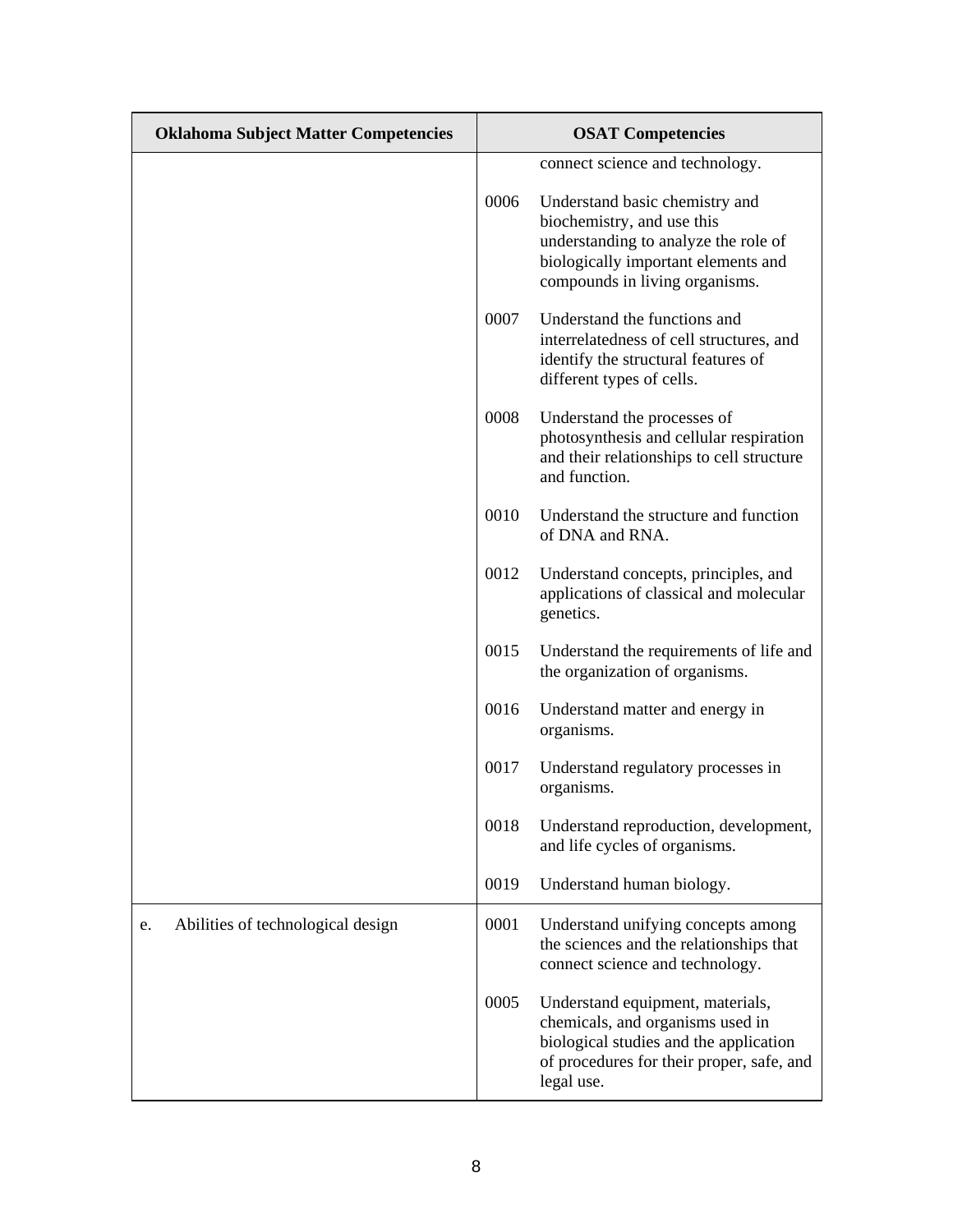| <b>Oklahoma Subject Matter Competencies</b>         | <b>OSAT Competencies</b> |                                                                                                                                                                                             |
|-----------------------------------------------------|--------------------------|---------------------------------------------------------------------------------------------------------------------------------------------------------------------------------------------|
|                                                     | 0011                     | Understand the procedures involved in<br>the isolation, manipulation, and<br>expression of genetic material and the<br>application of genetic engineering in<br>basic and applied research. |
|                                                     | 0023                     | Understand concepts of human ecology<br>and the impact of human decisions and<br>activities on the abiotic and biotic<br>environments.                                                      |
| f.<br>Understanding about science and<br>technology | 0001                     | Understand unifying concepts among<br>the sciences and the relationships that<br>connect science and technology.                                                                            |
|                                                     | 0002                     | Understand the nature of science and<br>the historical and contemporary<br>contexts of biological study.                                                                                    |
|                                                     | 0011                     | Understand the procedures involved in<br>the isolation, manipulation, and<br>expression of genetic material and the<br>application of genetic engineering in<br>basic and applied research. |
| Science as a human endeavor<br>g.                   | 0002                     | Understand the nature of science and<br>the historical and contemporary<br>contexts of biological study.                                                                                    |
|                                                     | 0003                     | Understand the process of scientific<br>inquiry and the role of observation,<br>experimentation, and communication in<br>explaining natural phenomena.                                      |
| Nature of science<br>h.                             | 0001                     | Understand unifying concepts among<br>the sciences and the relationships that<br>connect science and technology.                                                                            |
|                                                     | 0002                     | Understand the nature of science and<br>the historical and contemporary<br>contexts of biological study.                                                                                    |
|                                                     | 0003                     | Understand the process of scientific<br>inquiry and the role of observation,<br>experimentation, and communication in<br>explaining natural phenomena.                                      |
|                                                     | 0004                     | Understand principles of measurement                                                                                                                                                        |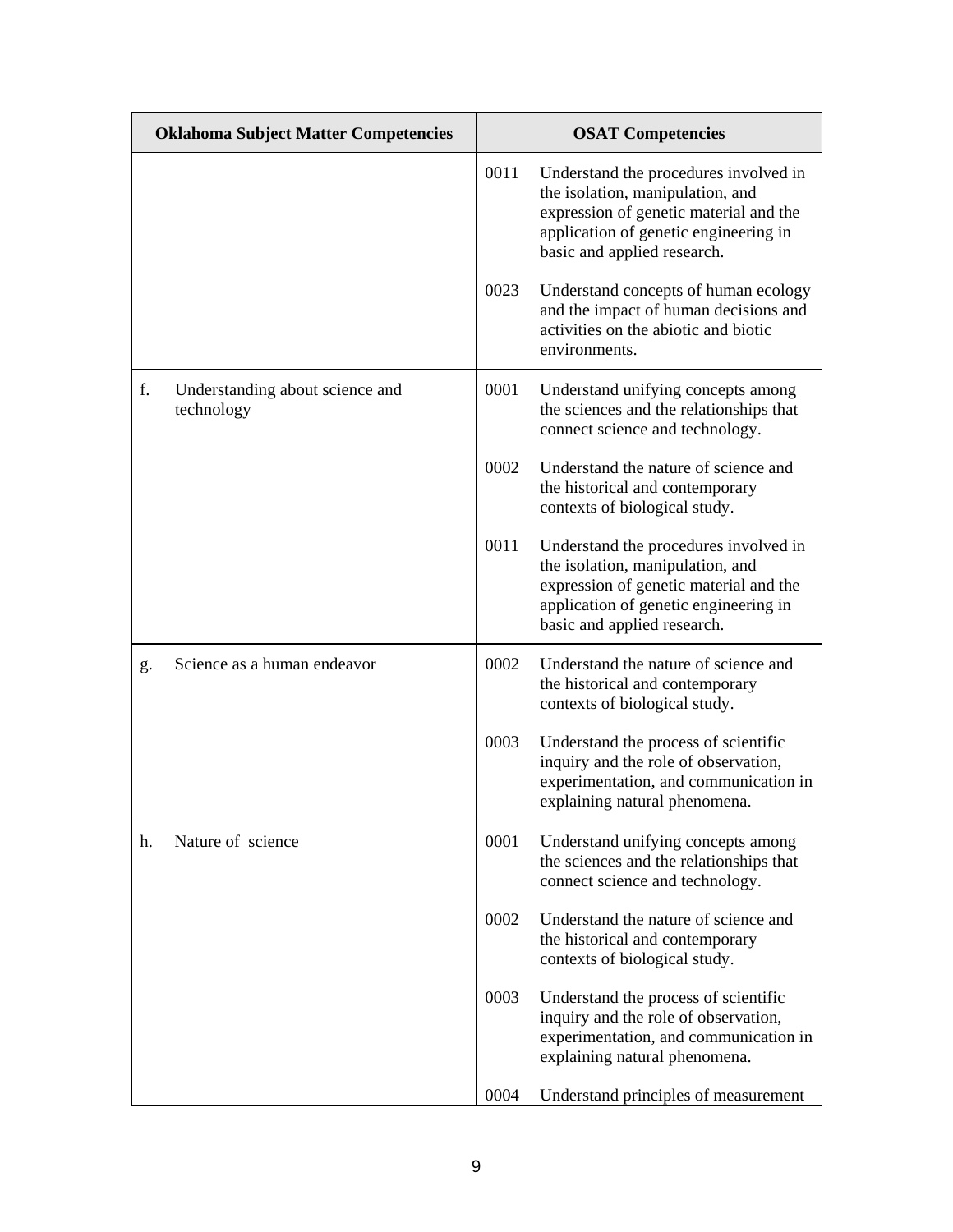|    | <b>Oklahoma Subject Matter Competencies</b> |      | <b>OSAT Competencies</b>                                                                                                                                                                    |
|----|---------------------------------------------|------|---------------------------------------------------------------------------------------------------------------------------------------------------------------------------------------------|
|    |                                             |      | and the processes of gathering,<br>interpreting, and communicating<br>scientific data.                                                                                                      |
| i. | Nature of scientific knowledge              | 0001 | Understand unifying concepts among<br>the sciences and the relationships that<br>connect science and technology.                                                                            |
|    |                                             | 0002 | Understand the nature of science and<br>the historical and contemporary<br>contexts of biological study.                                                                                    |
|    |                                             | 0003 | Understand the process of scientific<br>inquiry and the role of observation,<br>experimentation, and communication in<br>explaining natural phenomena.                                      |
|    |                                             | 0004 | Understand principles of measurement<br>and the processes of gathering,<br>interpreting, and communicating<br>scientific data.                                                              |
| j. | History of science                          | 0002 | Understand the nature of science and<br>the historical and contemporary<br>contexts of biological study.                                                                                    |
| k. | Historical perspectives                     | 0002 | Understand the nature of science and<br>the historical and contemporary<br>contexts of biological study.                                                                                    |
|    |                                             | 0011 | Understand the procedures involved in<br>the isolation, manipulation, and<br>expression of genetic material and the<br>application of genetic engineering in<br>basic and applied research. |
|    |                                             | 0012 | Understand concepts, principles, and<br>applications of classical and molecular<br>genetics.                                                                                                |
|    |                                             | 0013 | Understand the processes of natural<br>selection and biological adaptation.                                                                                                                 |
|    |                                             | 0014 | Understand the principles of<br>classification and taxonomy.                                                                                                                                |
|    |                                             | 0023 | Understand concepts of human ecology<br>and the impact of human decisions and                                                                                                               |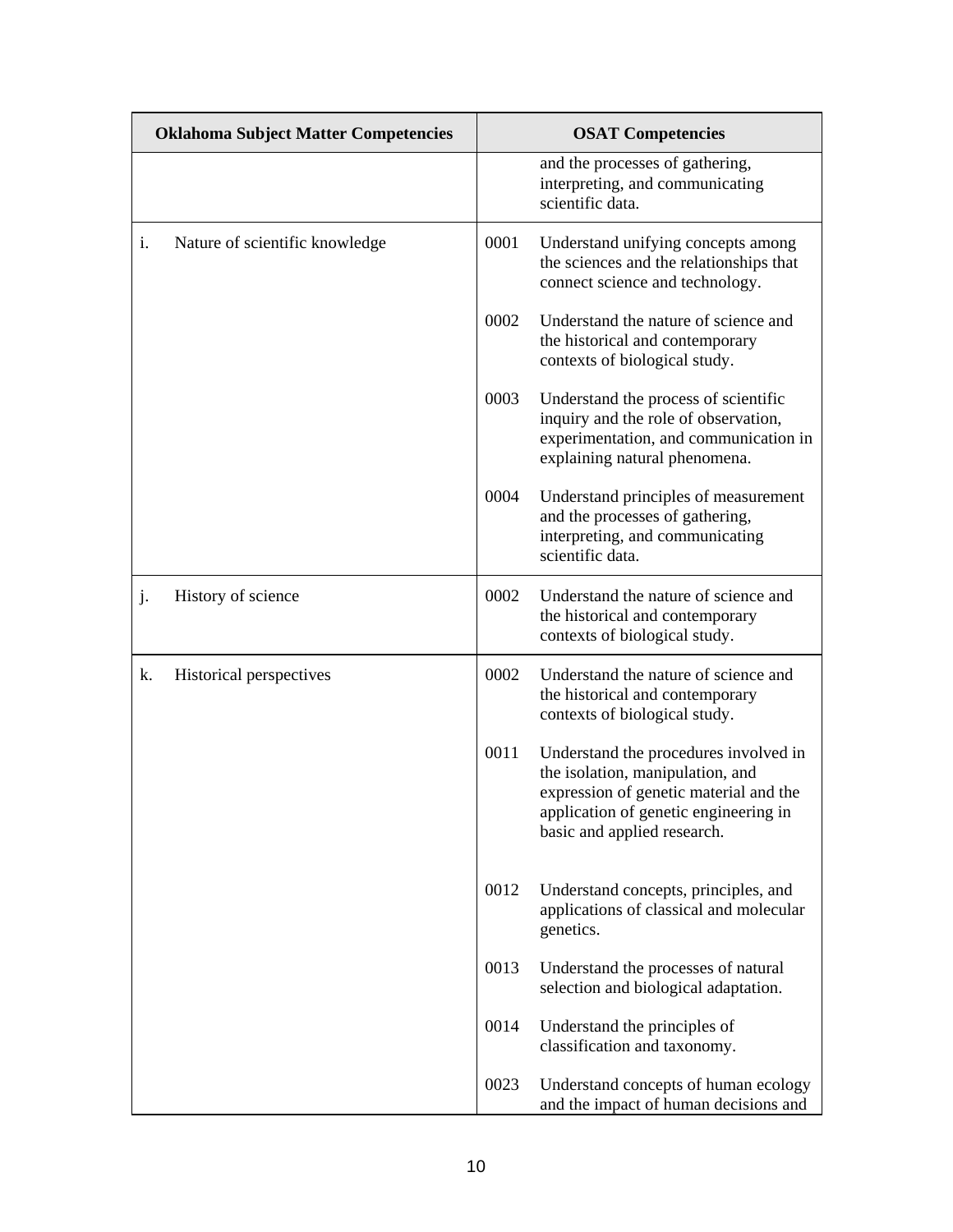|    | <b>Oklahoma Subject Matter Competencies</b> |      | <b>OSAT Competencies</b>                                                                                                                                                                    |
|----|---------------------------------------------|------|---------------------------------------------------------------------------------------------------------------------------------------------------------------------------------------------|
|    |                                             |      | activities on the abiotic and biotic<br>environments.                                                                                                                                       |
| I. | Personal health                             | 0002 | Understand the nature of science and<br>the historical and contemporary<br>contexts of biological study.                                                                                    |
|    |                                             | 0019 | Understand human biology.                                                                                                                                                                   |
| m. | Personal and community health               | 0002 | Understand the nature of science and<br>the historical and contemporary<br>contexts of biological study.                                                                                    |
|    |                                             | 0011 | Understand the procedures involved in<br>the isolation, manipulation, and<br>expression of genetic material and the<br>application of genetic engineering in<br>basic and applied research. |
|    |                                             | 0012 | Understand concepts, principles, and<br>applications of classical and molecular<br>genetics.                                                                                                |
|    |                                             | 0019 | Understand human biology.                                                                                                                                                                   |
|    |                                             | 0023 | Understand concepts of human ecology<br>and the impact of human decisions and<br>activities on the abiotic and biotic<br>environments.                                                      |
| n. | Population, resources, and environments     | 0020 | Understand the characteristics of<br>populations and communities, and use<br>this knowledge to analyze population<br>growth and community interactions.                                     |
|    |                                             | 0021 | Understand the characteristics of<br>ecosystems and major biomes.                                                                                                                           |
|    |                                             | 0022 | Understand the flow of energy and<br>matter through living systems and<br>between living systems and the<br>physical environment.                                                           |
|    |                                             | 0023 | Understand concepts of human ecology<br>and the impact of human decisions and<br>activities on the abiotic and biotic<br>environments.                                                      |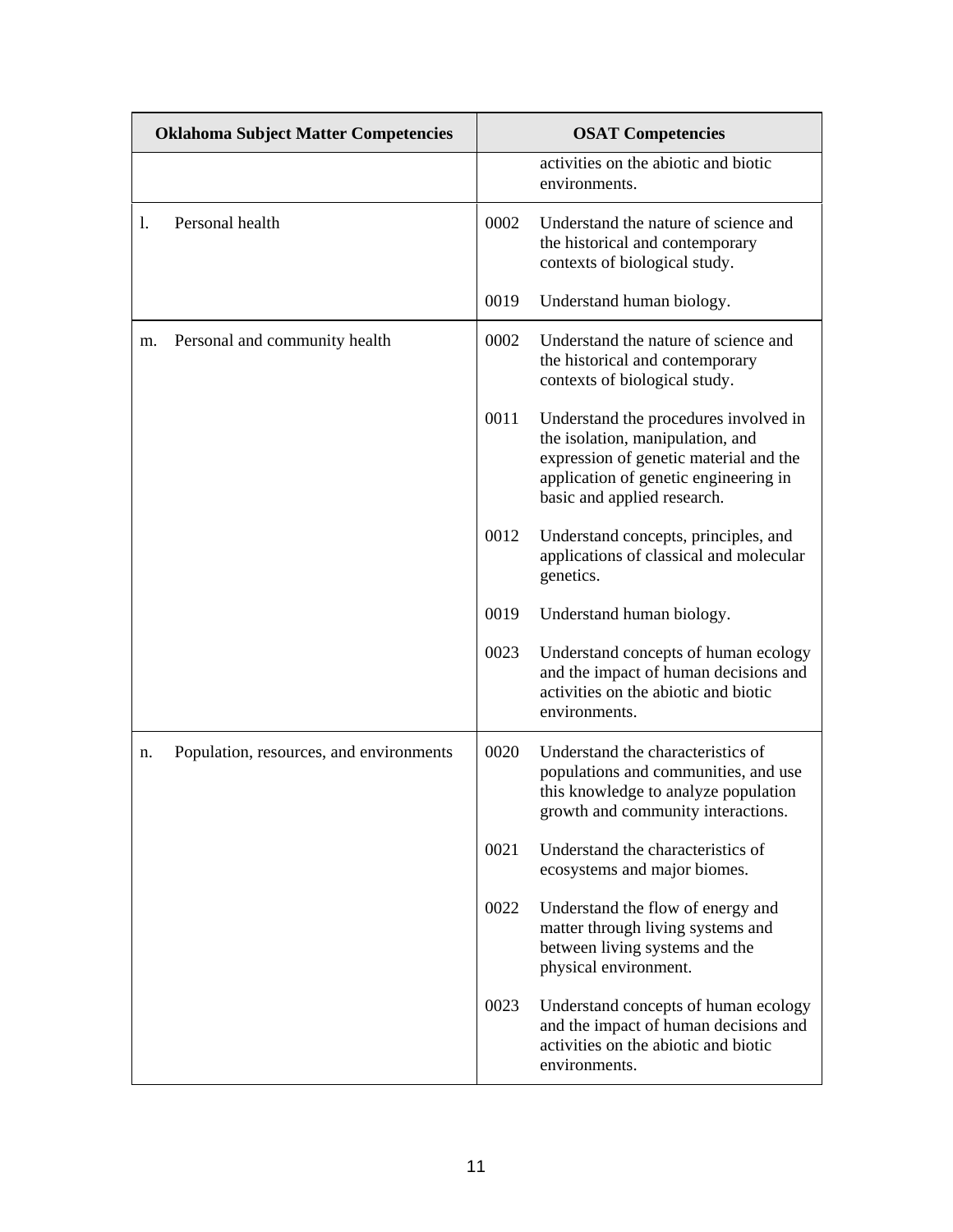|    | <b>Oklahoma Subject Matter Competencies</b> |      | <b>OSAT Competencies</b>                                                                                                                                                                    |  |
|----|---------------------------------------------|------|---------------------------------------------------------------------------------------------------------------------------------------------------------------------------------------------|--|
| О. | Population growth                           | 0020 | Understand the characteristics of<br>populations and communities, and use<br>this knowledge to analyze population<br>growth and community interactions.                                     |  |
|    |                                             | 0023 | Understand concepts of human ecology<br>and the impact of human decisions and<br>activities on the abiotic and biotic<br>environments.                                                      |  |
| p. | Natural hazards                             | 0021 | Understand the characteristics of<br>ecosystems and major biomes.                                                                                                                           |  |
|    |                                             | 0023 | Understand concepts of human ecology<br>and the impact of human decisions and<br>activities on the abiotic and biotic<br>environments.                                                      |  |
| q. | Natural resources                           | 0021 | Understand the characteristics of<br>ecosystems and major biomes.                                                                                                                           |  |
|    |                                             | 0022 | Understand the flow of energy and<br>matter through living systems and<br>between living systems and the<br>physical environment.                                                           |  |
|    |                                             | 0023 | Understand concepts of human ecology<br>and the impact of human decisions and<br>activities on the abiotic and biotic<br>environments.                                                      |  |
| r. | Risk and benefits                           | 0002 | Understand the nature of science and<br>the historical and contemporary<br>contexts of biological study.                                                                                    |  |
|    |                                             | 0011 | Understand the procedures involved in<br>the isolation, manipulation, and<br>expression of genetic material and the<br>application of genetic engineering in<br>basic and applied research. |  |
|    |                                             | 0019 | Understand human biology.                                                                                                                                                                   |  |
|    |                                             | 0023 | Understand concepts of human ecology<br>and the impact of human decisions and<br>activities on the abiotic and biotic<br>environments.                                                      |  |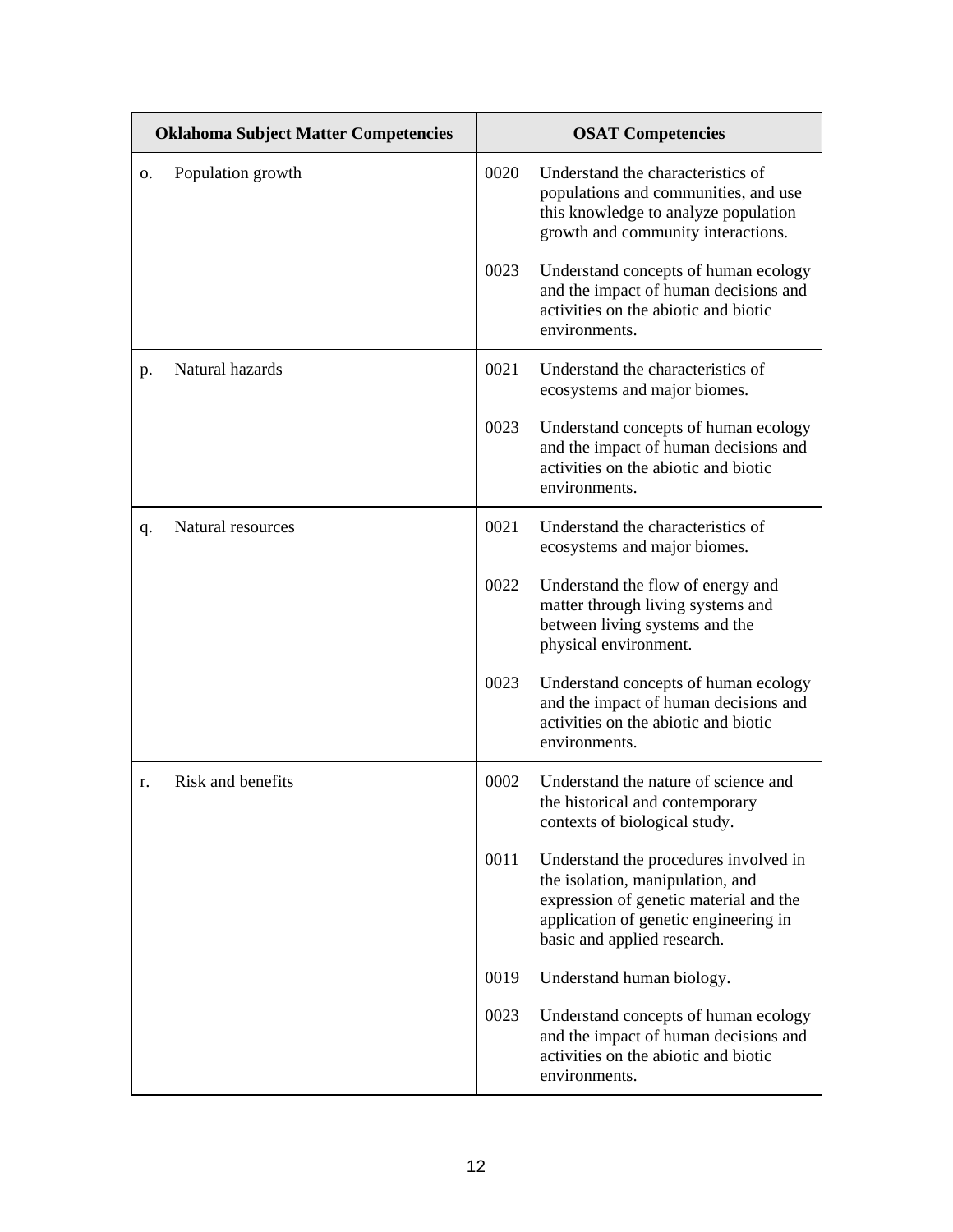| <b>Oklahoma Subject Matter Competencies</b> |                                   | <b>OSAT Competencies</b> |                                                                                                                                                                           |
|---------------------------------------------|-----------------------------------|--------------------------|---------------------------------------------------------------------------------------------------------------------------------------------------------------------------|
| S.                                          | Environmental quality             | 0021                     | Understand the characteristics of<br>ecosystems and major biomes.                                                                                                         |
|                                             |                                   | 0022                     | Understand the flow of energy and<br>matter through living systems and<br>between living systems and the<br>physical environment.                                         |
|                                             |                                   | 0023                     | Understand concepts of human ecology<br>and the impact of human decisions and<br>activities on the abiotic and biotic<br>environments.                                    |
| t.                                          | Natural and human-induced hazards | 0019                     | Understand human biology.                                                                                                                                                 |
|                                             |                                   | 0021                     | Understand the characteristics of<br>ecosystems and major biomes.                                                                                                         |
|                                             |                                   | 0022                     | Understand the flow of energy and<br>matter through living systems and<br>between living systems and the<br>physical environment.                                         |
|                                             |                                   | 0023                     | Understand concepts of human ecology<br>and the impact of human decisions and<br>activities on the abiotic and biotic<br>environments.                                    |
| u.                                          | Science and technology in society | 0001                     | Understand unifying concepts among<br>the sciences and the relationships that<br>connect science and technology.                                                          |
|                                             |                                   | 0002                     | Understand the nature of science and<br>the historical and contemporary<br>contexts of biological study.                                                                  |
|                                             |                                   | 0003                     | Understand the process of scientific<br>inquiry and the role of observation,<br>experimentation, and communication in<br>explaining natural phenomena.                    |
|                                             |                                   | 0005                     | Understand equipment, materials,<br>chemicals, and organisms used in<br>biological studies and the application<br>of procedures for their proper, safe, and<br>legal use. |
|                                             |                                   | 0011                     | Understand the procedures involved in                                                                                                                                     |